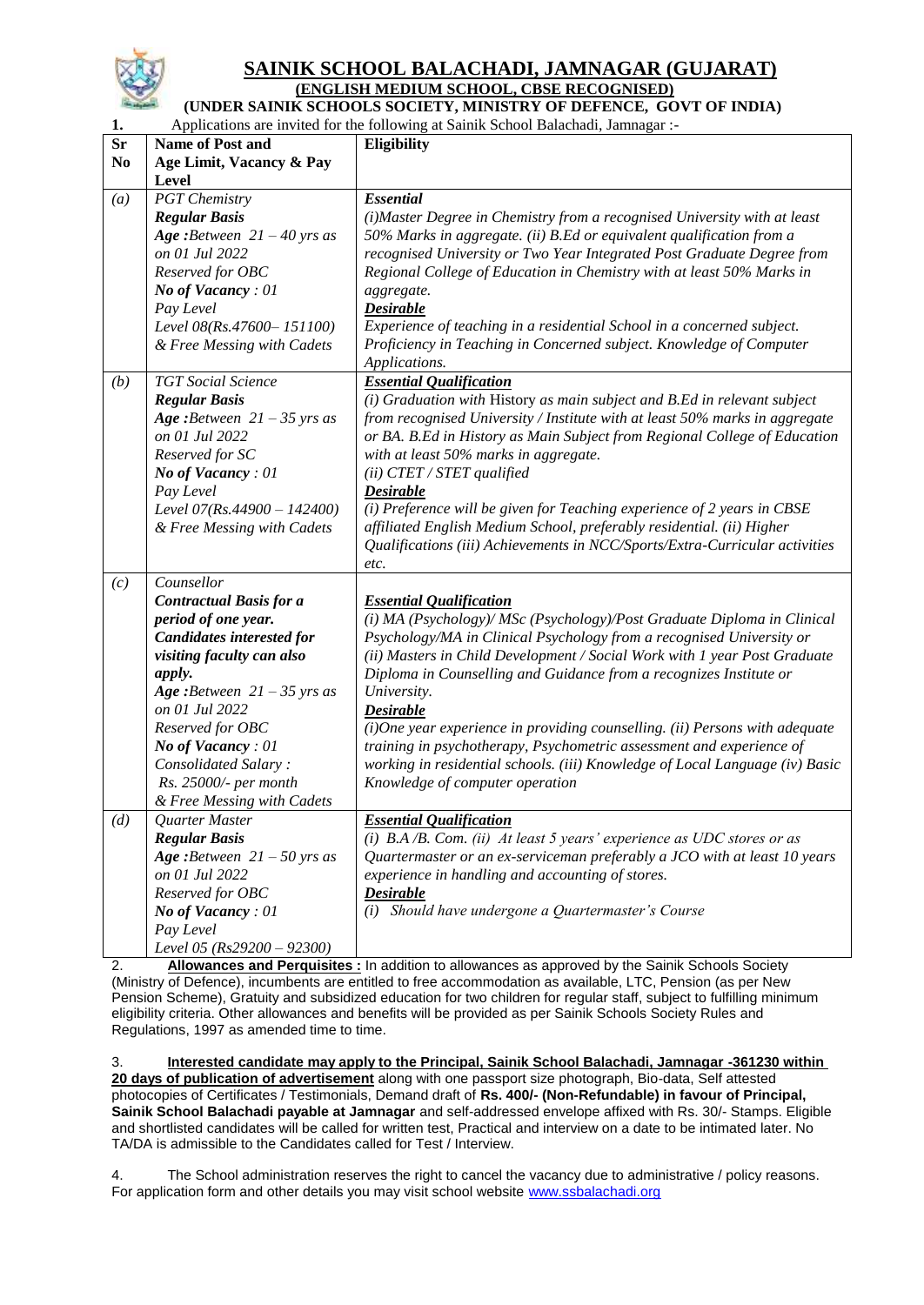Application fee : (Demand Draft only in favour of **'Principal Sainik School Balachadi"** payable at Jamnagar)

**DD No.:.................................. Date :............................................Amount:..........................................**

#### **(Strike out which is not applicable)**

# **APPLICATION FOR THE POST OF PGT CHEMISTRY/ TGT ENGLISH / QUARTER MASTER ON REGULAR BASIS AND COUNSELLOR ON CONTRACUAL BASIS**

#### **LAST DATE FOR RECEIPT OF APPLICATION FORM AT SAINIK SCHOOL BALACHADI – 04 MAR 2022**

| Name (in capital letters):                                                          | Affix a Self attested<br>Passport size<br>photograph |
|-------------------------------------------------------------------------------------|------------------------------------------------------|
| Father's/Husband's Name:                                                            |                                                      |
| <b>Permanent Address:</b>                                                           |                                                      |
|                                                                                     | Specimen Signature<br>in black Ink                   |
| Correspondence Address :                                                            |                                                      |
|                                                                                     |                                                      |
|                                                                                     |                                                      |
| (SC / ST / OBC / GEN / EX-SERVICEMEN)<br>Category<br>$\ddot{\cdot}$                 |                                                      |
|                                                                                     |                                                      |
| <b>Contact No</b>                                                                   |                                                      |
|                                                                                     |                                                      |
|                                                                                     |                                                      |
| (a) Date of Birth<br>$\ddot{\cdot}$                                                 |                                                      |
| Month<br>Date<br>Year<br>(b) Age on 01 Jul 2022<br>Year<br>Months<br>$\ddot{\cdot}$ | Days                                                 |
| Married/Single (b)<br>(a) Marital Status<br>Gender: Male / Female                   |                                                      |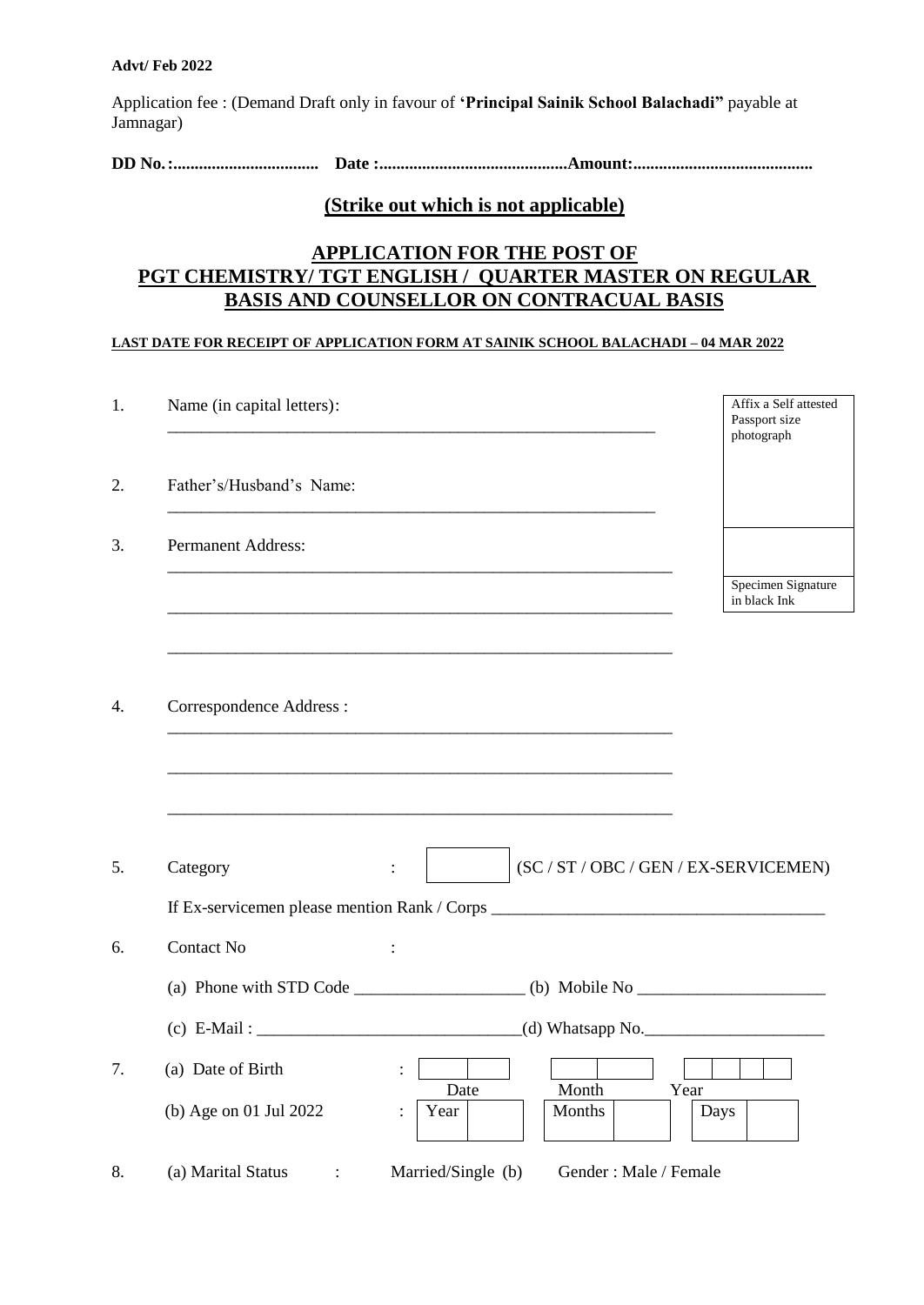# 9. Qualifications :

| Qualification | Medium | University /Board | Year of<br>Passing | Subjects | Marks<br>Obtained | $\%$ age |
|---------------|--------|-------------------|--------------------|----------|-------------------|----------|
| 10            |        |                   |                    |          |                   |          |
| 12            |        |                   |                    |          |                   |          |
| B.A / B.Sc    |        |                   |                    |          |                   |          |
| M.A/M.Sc      |        |                   |                    |          |                   |          |
| <b>B.Ed</b>   |        |                   |                    |          |                   |          |
| M.Ed          |        |                   |                    |          |                   |          |
| CTET/STET     |        |                   |                    |          |                   |          |
| M.Phil        |        |                   |                    |          |                   |          |
| Ph.D          |        |                   |                    |          |                   |          |
|               |        |                   |                    |          |                   |          |
|               |        |                   |                    |          |                   |          |

## 10. Experience. (attach separate sheet, if columns are insufficient).

| <b>Ser</b><br>No. | Name of the<br><b>Institution and</b><br>address |             | <b>Period</b> |    | Day<br>/Resi-<br>dential<br><b>School</b> | Adhoc/<br>Perma<br>nent | <b>Salary drawn</b><br>(all incl) per<br>month |  |
|-------------------|--------------------------------------------------|-------------|---------------|----|-------------------------------------------|-------------------------|------------------------------------------------|--|
|                   |                                                  | Appointment | From          | To | <b>Total</b><br>period                    |                         |                                                |  |
|                   |                                                  |             |               |    |                                           |                         |                                                |  |
|                   |                                                  |             |               |    |                                           |                         |                                                |  |
|                   |                                                  |             |               |    |                                           |                         |                                                |  |
|                   |                                                  |             |               |    |                                           |                         |                                                |  |

\_\_\_\_\_\_\_\_\_\_\_\_\_\_\_\_\_\_\_\_\_\_\_\_\_\_\_\_\_\_\_\_\_\_\_\_\_\_\_\_\_\_\_\_\_\_\_\_\_\_\_\_\_\_\_\_\_\_\_\_\_\_\_\_\_\_\_\_\_\_\_\_\_\_\_\_\_\_\_\_\_\_\_\_ \_\_\_\_\_\_\_\_\_\_\_\_\_\_\_\_\_\_\_\_\_\_\_\_\_\_\_\_\_\_\_\_\_\_\_\_\_\_\_\_\_\_\_\_\_\_\_\_\_\_\_\_\_\_\_\_\_\_\_\_\_\_\_\_\_\_\_\_\_\_\_\_\_\_\_\_\_\_\_\_\_\_\_\_

### 11. Proficiency in Computers :

12. Aadhar Card No. \_\_\_\_\_\_\_\_\_\_\_\_\_\_\_\_\_\_\_\_\_\_\_\_\_\_\_\_\_\_\_\_\_\_

13. PAN Card No.

14. Voter Id Card No.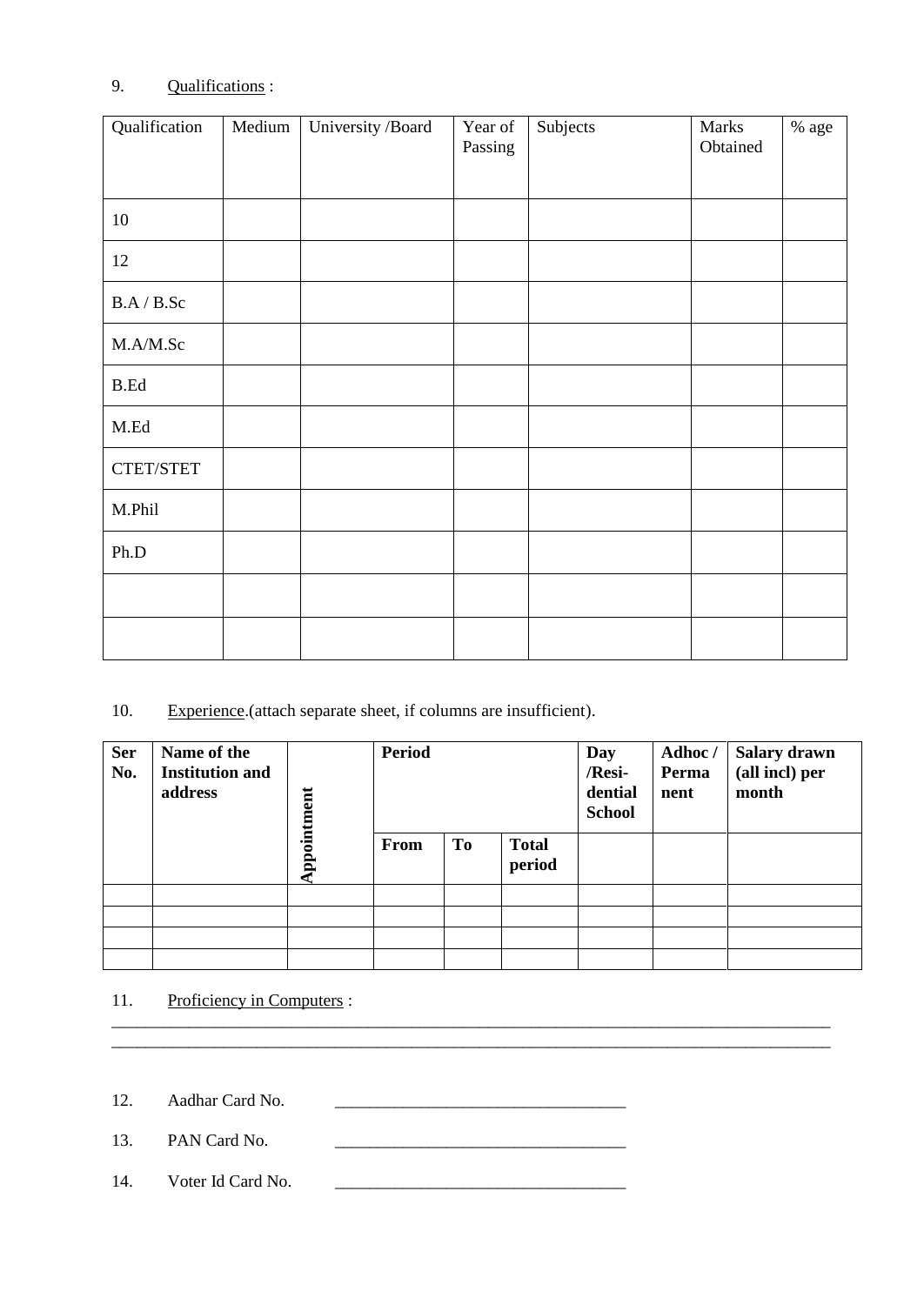15. Proficiency in Games / Co-curricular activities.

| <b>Ser</b><br>No. | Games /<br>$Co-$ | Level played              | <b>Remarks</b> |            |              |  |
|-------------------|------------------|---------------------------|----------------|------------|--------------|--|
|                   | curricular       | School/Zonal<br>/Regional | <b>College</b> | University | <b>State</b> |  |
|                   |                  |                           |                |            |              |  |
|                   |                  |                           |                |            |              |  |
|                   |                  |                           |                |            |              |  |

16. **Hobbies** : \_\_\_\_\_\_\_\_\_\_\_\_\_\_\_\_\_\_\_\_\_\_\_\_\_\_\_\_\_\_\_\_\_\_\_\_\_\_\_\_\_\_\_\_\_\_\_\_\_\_\_\_\_\_\_\_\_\_\_\_\_\_\_\_\_\_\_\_\_

#### 17. **Details of In-service training attended** (If any) : \_\_\_\_\_\_\_\_\_\_\_\_\_\_\_\_\_\_\_\_\_\_\_\_\_\_\_\_\_\_\_\_\_\_\_\_\_

| 18. | NCC: (a) Certificate obtained : | A | B | $\mathbf C$ |  |
|-----|---------------------------------|---|---|-------------|--|
|     | (b)                             |   |   |             |  |
| 19. | Any other details               |   |   |             |  |
|     |                                 |   |   |             |  |
|     |                                 |   |   |             |  |

\_\_\_\_\_\_\_\_\_\_\_\_\_\_\_\_\_\_\_\_\_\_\_\_\_\_\_\_\_\_\_\_\_\_\_\_\_\_\_\_\_\_\_\_\_\_\_\_\_\_\_\_\_\_\_\_\_\_\_\_\_\_\_\_\_\_\_\_\_

\_\_\_\_\_\_\_\_\_\_\_\_\_\_\_\_\_\_\_\_\_\_\_\_\_\_\_\_\_\_\_\_\_\_\_\_\_\_\_\_\_\_\_\_\_\_\_\_\_\_\_\_\_\_\_\_\_\_\_\_\_\_\_\_\_\_\_\_\_\_\_\_\_\_\_\_\_\_\_\_\_\_\_\_

\_\_\_\_\_\_\_\_\_\_\_\_\_\_\_\_\_\_\_\_\_\_\_\_\_\_\_\_\_\_\_\_\_\_\_\_\_\_\_\_\_\_\_\_\_\_\_\_\_\_\_\_\_\_\_\_\_\_\_\_\_\_\_\_\_\_\_\_\_\_\_\_\_\_\_\_\_\_\_\_\_\_\_\_

#### **CERTIFICATE**

I, hereby certify that the above particulars are correct and true in all respect to the best of my knowledge and belief. If at any stage, it is found that information provided by me is incorrect, my candidature can be cancelled.

| Place: |  |  |
|--------|--|--|
|--------|--|--|

Date : \_\_\_\_\_\_\_\_\_\_\_\_\_\_\_\_\_ (Signature of Applicant)

**Note :-**

**(Candidates should write Name, Post, Subject applied for and complete Mailing address in capital letters, on the reverse side of the Demand Draft). Attach all the testimonials duly self attested.**